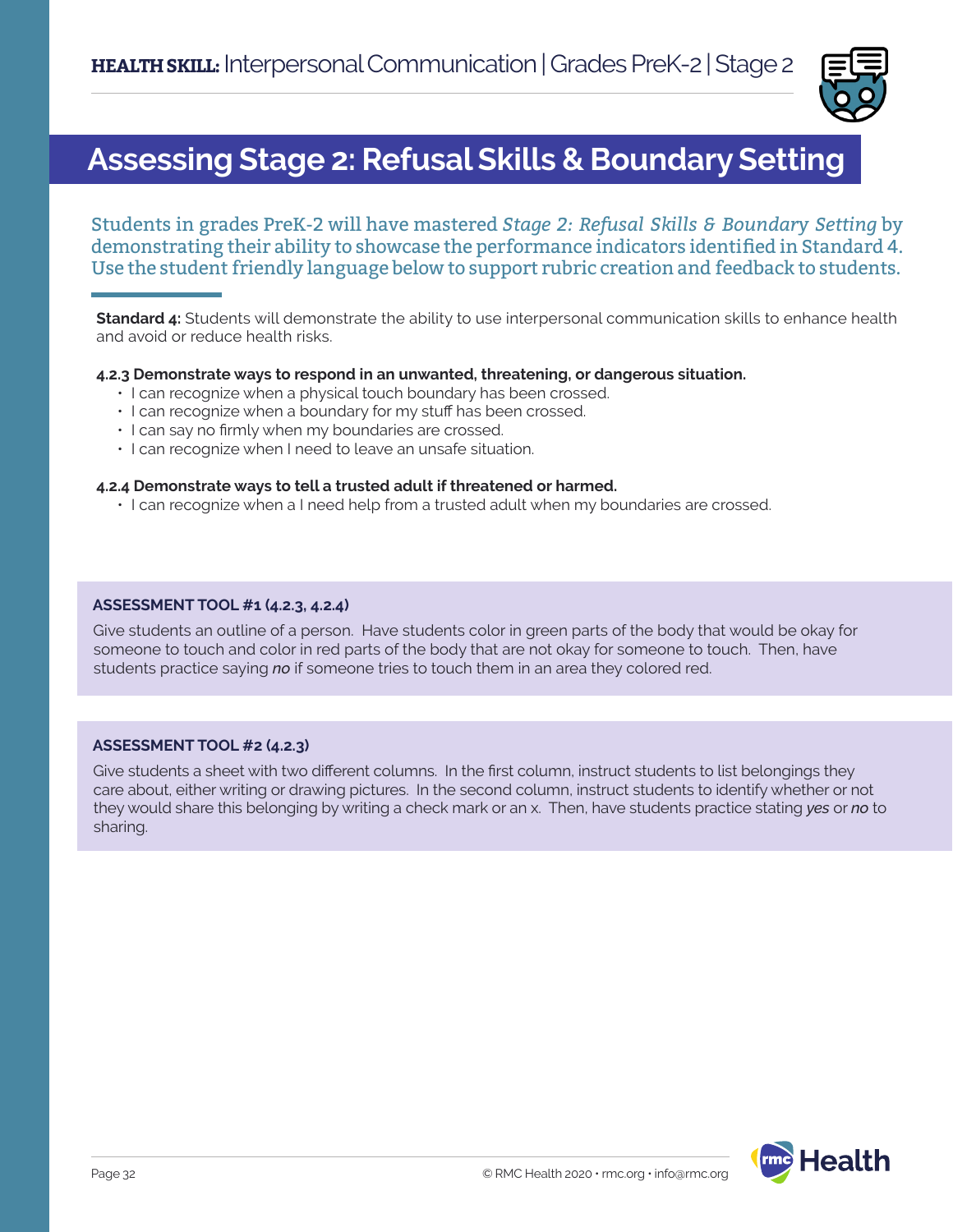

# **Content Area Connections**

Build content understanding through connections with other courses. Share suggestions with teachers to develop plans for content overlap and student language connections.

The use of effective refusal and boundary setting skills helps to create a safe and welcoming classroom. When planning for partner or group work, use the *Stage 2: Refusal Skills & Boundary Setting* to reinforce healthy ways of communicating. Explicitly teaching students how to say *no* when appropriate and voice their boundaries empowers students to advocate for themselves and ensures that students are set up for success and using common language.

Utilize content structures and topics in classrooms to reinforce student understanding and to support ongoing student development. *Stage 2: Refusal Skills & Boundary Setting* can be used across content areas when students feel uncomfortable with behavior around them. For example, if during story time, a peer is pressuring them to get off-task, they have the strategies they need to uphold the decision to do well in school and set this boundary with their friend. Teachers should also model healthy boundary setting with students by communicating their own boundaries and listening when students voice their own (e.g. participating in a learning activity makes them feel unsafe).

Reinforce the understanding that effective refusal skills and boundary setting can help in all areas of life by exploring the following questions with students across contents. Add specific content information in place of the italicized words as necessary. These questions are meant to be used when students are interacting with others, during partner or group work, or when reflecting on how their personal boundaries can help enhance and maintain their health. These questions are a guide for independent reflection when students are challenged to understand how best to communicate their boundaries and how others may be communicating to them.

- What does your body feel in *this moment*?
- What boundary is being crossed in *this moment*?
- How did you respect *this person's* boundary?
- Who is crossing *this boundary*?
- How could you state your boundary about *this* with *this person*?
- What boundary does *this person* have that might be coming up for them?

### **VOCABULARY REINFORCEMENT:**

Utilize the vocabulary words below to reinforce student understanding and to showcase the ability to use words across content areas. For example, an entire grade-level team can decide to teach these words within the specific contexts of their classes to deepen understanding of vocabulary and language use.

## *boundary, no, safe, comfortable, physical touch, share, consent*